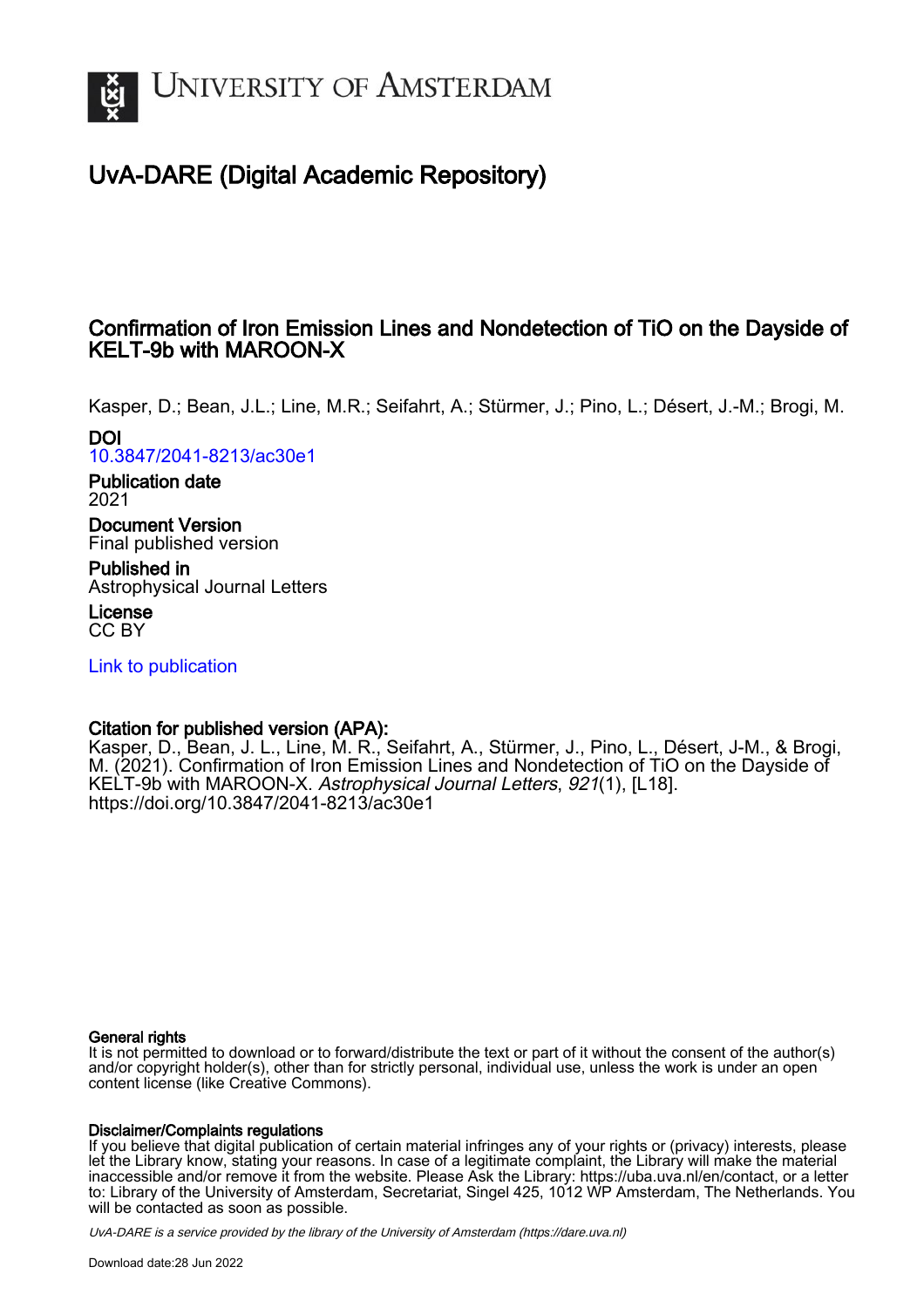

## Confirmation of Iron Emission Lines and Nondetection of TiO on the Dayside of KELT-9b with MAROON-X

David Kasper<sup>[1](https://orcid.org/0000-0003-4526-3747)</sup> **.** Jacob L. Bean<sup>1</sup> **.** Michael R. Line<sup>[2](https://orcid.org/0000-0002-2338-476X)</sup> **.** Andreas Seifahrt<sup>1</sup> **.** Julian Stürmer<sup>[3](https://orcid.org/0000-0002-4410-4712)</sup> **.** Lorenzo Pino<sup>[4](https://orcid.org/0000-0002-1321-8856)</sup> **.** 

Jean-Michel Désert<sup>[5](https://orcid.org/0000-0002-2338-476X)</sup>, and Matteo Brogi<sup>6,[7,](https://orcid.org/0000-0003-4526-3747)[8](https://orcid.org/0000-0002-7704-0153)</sup>

<sup>1</sup> Department of Astronomy & Astrophysics, University of Chicago, 5640 South Ellis Avenue, Chicago, IL 60637, USA; [kasperd@uchicago.edu](mailto:kasperd@uchicago.edu) <sup>2</sup> School of Earth and Space Exploration, Arizona State University, Tempe, AZ 85281

Received 2021 August 18; revised 2021 October 11; accepted 2021 October 19; published 2021 November 2

#### Abstract

We present dayside thermal emission observations of the hottest exoplanet KELT-9b using the new MAROON-X spectrograph. We detect atomic lines in emission with a signal-to-noise ratio of 10 using cross-correlation with binary masks. The detection of emission lines confirms the presence of a thermal inversion in KELT-9b's atmosphere. We also use M-dwarf stellar masks to search for TiO, which has recently been invoked to explain the unusual Hubble Space Telescope WFC3 spectrum of the planet. We find that the KELT-9b atmosphere is inconsistent with the M-dwarf masks. Furthermore, we use an atmospheric retrieval approach to place an upper limit on the TiO volume mixing ratio of 10−8.5 (at 99% confidence). This upper limit is inconsistent with the models used to match the WFC3 data, which require at least an order of magnitude more TiO, thus suggesting the need for an alternate explanation of the space-based data. Our retrieval results also strongly prefer an inverted temperature profile and atomic/ion abundances largely consistent with the expectations for a solar composition gas in thermochemical equilibrium. The exception is the retrieved abundance of  $Fe<sup>+</sup>$ , which is about 1–2 orders of magnitude greater than predictions. These results highlight the growing power of high-resolution spectrographs on large ground-based telescopes to characterize exoplanet atmospheres when used in combination with new retrieval techniques.

Unified Astronomy Thesaurus concepts: [Hot Jupiters](http://astrothesaurus.org/uat/753) (753); [Exoplanet atmospheres](http://astrothesaurus.org/uat/487) (487)

#### 1. Introduction

Since its discovery just a few years ago, the ultrahot-Jupiter KELT-9b has become a touchstone for studying the extreme physics and chemistry in the atmospheres of highly irradiated planets (Gaudi et al. [2017](#page-5-0)). The key observational results to date for the atmosphere of this planet include the detection of a wide range of neutral and ionized atomic species (Hoeijmakers et al. [2018,](#page-5-0) [2019;](#page-5-0) Cauley et al. [2019](#page-5-0); Yan et al. [2019](#page-6-0); Pino et al. [2020](#page-6-0); Turner et al. [2020](#page-6-0)), an extended envelope of excited hydrogen (Yan & Henning [2018](#page-6-0)), dynamics and variability (Cauley et al. [2019](#page-5-0)), and heat transport from  $H_2$ dissociation and recombination (Mansfield et al. [2020](#page-5-0); Wong et al. [2020](#page-6-0)). The overall picture that is painted by these observations is consistent with the predictions of models that assume roughly solar composition, thermochemical equilibrium, and standard atmospheric physics (Bell & Cowan [2018](#page-5-0); Kitzmann et al. [2018;](#page-5-0) Lothringer et al. [2018](#page-5-0); Parmentier et al. [2018;](#page-6-0) Tan & Komacek [2019](#page-6-0); Fossati et al. [2021](#page-5-0)). This broad brushstroke agreement is a major success of exoplanet atmosphere theory, and it enables using the data and models together to explore the detailed properties of KELT-9b's atmosphere.



Despite most observations of KELT-9b agreeing with established atmospheric models, recent measurements of the planet's dayside thermal emission defy expectations. Changeat & Edwards ([2021](#page-5-0)) used Hubble Space Telescope (HST) WFC3 data to show that the planet's low-resolution thermal emission spectrum in the near-infrared is highly featured. They suggested that these features could be explained by opacity from the molecules TiO, VO, and FeH. The presence of molecules on the dayside of the planet is surprising because the infrared photospheric temperature has been measured to be ∼4500 K (Mansfield et al. [2020;](#page-5-0) Wong et al. [2020](#page-6-0)) and molecules should be dissociated at these high temperatures (Kitzmann et al. [2018](#page-5-0); Lothringer et al. [2018](#page-5-0)). Changeat & Edwards ([2021](#page-5-0)) point out that their derived molecular abundances are many orders of magnitude greater than what is predicted by thermochemical equilibrium. Therefore, these results would likely require a high-metallicity composition and/or nonequilibrium chemistry, which would be novel results for ultrahot-Jupiter atmospheres.

We present ground-based high-resolution observations of the dayside emission from KELT-9b that were obtained using the new MAROON-X instrument on the Gemini-North telescope (Seifahrt et al. [2016,](#page-6-0) [2018,](#page-6-0) [2020](#page-6-0)). We analyzed these data to test the claimed detection of molecules by Changeat & Edwards ([2021](#page-5-0)) and to further explore the chemistry of this unique planet. MAROON-X's red optical bandpass was designed to cover the rich molecular spectra of M-dwarf stars for extreme-precision radial-velocity measurements. The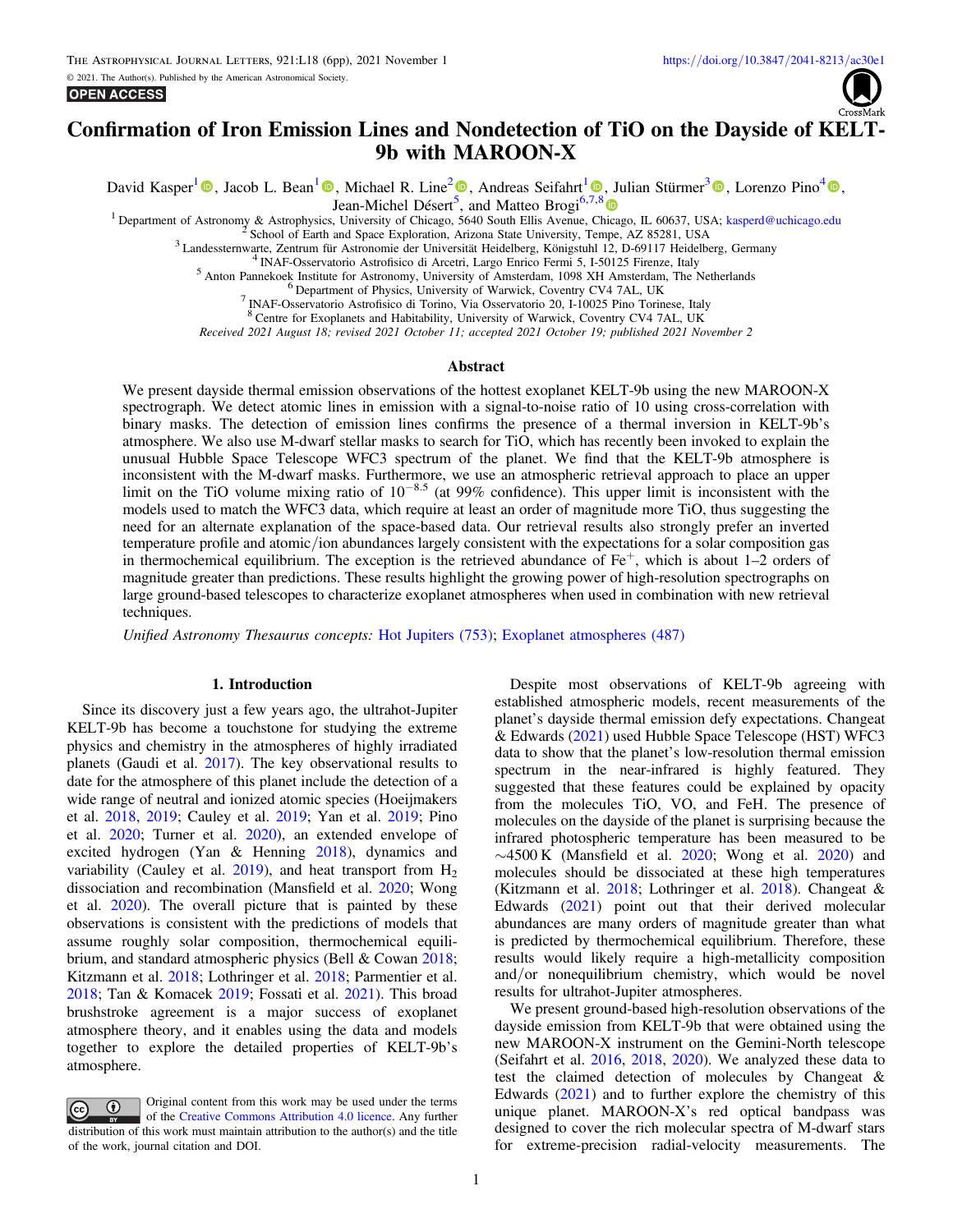<span id="page-2-0"></span>

| LOR OF ODSERVATIONS                    |           |                           |                         |                     |                          |                        |
|----------------------------------------|-----------|---------------------------|-------------------------|---------------------|--------------------------|------------------------|
| <b>UT</b> Date                         | Exposures | Planet Phase Range        | Airmass                 | Conditions          | Seeing                   | Average Blue Arm $S/N$ |
| 2020 May 28 12:15 $\rightarrow$ 14:55  | 37        | $0.383 \rightarrow 0.458$ | $1.21 \rightarrow 1.07$ | some passing clouds | $0.$ "5 to $0.$ "8       | 140                    |
| 2020 May 31 10:15 $\rightarrow$ 14:07  | 53        | $0.353 \rightarrow 0.461$ | $1.70 \rightarrow 1.10$ | clear               | $0.^{0.7}$ to $0.^{0.7}$ | 200                    |
| 2020 June 03 10:18 $\rightarrow$ 12:53 | 36        | $0.379 \rightarrow 0.444$ | $1.60 \rightarrow 1.12$ | light clouds early  | 0."4 to 0."6             | 191                    |

Table 1 Log of Observations

spectra of M dwarfs in this wavelength range are dominated by the same molecules that are suggested by the WFC3 data, so the instrument is ideally suited for this investigation.

We present our observations in Section 2. We describe two analyses of the data in Sections 3 and [4](#page-3-0) that yield the detection of the planet's atmosphere and constraints on its properties. We conclude with a discussion of the results in Section [5.](#page-5-0)

#### 2. Observations

We used MAROON-X to obtain 5.9 hr of data (7.7 hr total observing time including overheads) during pre-secondary eclipse phases of KELT-9b over three nights in 2020 May and June with both the "blue" (500–663 nm) and "red" (654–920 nm) channels. This was the first regular observing run of the instrument following commissioning and science verification in 2019. The two MAROON-X detectors read out at different rates, so we used different exposure times to maintain a constant cadence throughout the observations (blue channel: 200 s, red channel: 180 s). We also continued observing past the start of the secondary eclipse during two of the nights to obtain data when the planet was not visible as a control (1.1 hr open-shutter time, 1.25 hr total observing time including overhead). Table 1 gives a log of the observations.

#### 3. Detection of the Planet's Atmosphere

We performed two analyses of our data to characterize KELT-9b's atmosphere. The first analysis used a crosscorrelation function (CCF) technique with line-weighted binary templates. We broadly followed the Pino et al. ([2020](#page-6-0)) Appendices A  $\&$  B approach to create a time (i.e., phase) evolving spectrum containing planet lines normalized to the planet plus star continuum.

We used nine stellar templates as masks for the CCF analysis. These masks correspond to F9, G2, K2, K6, M0, M2, M3, M4, and M5 stellar types and come from the ESPRESSO data reduction pipeline ("ESPRESSO DRS"<sup>9</sup>). The masks span the transition from ionized and neutral atoms to molecules as the dominant species in hydrogen-dominated atmospheres and are typically considered as plausible proxies for hot Jupiters. These masks were built from observed stellar spectra (e.g., Suárez Mascareño et al. [2020](#page-6-0)). Therefore, they should not suffer from errors in line positions and strengths that sometimes hinder the use of theoretical templates, which has been a particular problem for searches for TiO (Hoeijmakers et al. [2015;](#page-5-0) Nugroho et al. [2017;](#page-5-0) Herman et al. [2020](#page-5-0); Serindag et al. [2021](#page-6-0)). The M-dwarf masks also contain lines from VO, which is another molecule that was proposed by Changeat & Edwards ([2021](#page-5-0)).

For this analysis, we calculate the detection signal-to-noise ratio  $(S/N)$  in our CCF maps by normalizing the peak value with the mean and standard deviation of the values in the rest of



Figure 1. S/N of the planetary atmospheric signal with the G2 stellar template. This data set is the coaddition of the three nights of observations using the MAROON-X blue channel. The data series were coadded by nearest phase matching to the May 31 night as that data set contained the complete phase ranges of the other two nights. This procedure gave minimal signal smearing caused by a maximum phase mismatch of  $0.1\%$  (i.e.,  $130\text{ s}$ ). The color quantifies the number of standard deviations from the mean response within the phases observed (with additional, nonobserved phases shown as zero S/N for clarity). The horizontal white dashed line indicates the beginning (i.e., first contact) of the secondary eclipse as calculated from the most recent ephemeris (phase 0.4449; Mansfield et al. [2020](#page-5-0); Wong et al. [2020](#page-6-0)). The white solid lines indicate the predicted trace of the planetary atmosphere in planet+system velocity with a  $\pm 10 \text{ km s}^{-1}$  offset applied during the observed phases.

the map after applying an iterative  $3\sigma$  clipping. We confirm that this approach gives similar (but slightly higher) detection  $S/N$ as the Welch's T-test that was developed for CCF analyses by Brogi et al. ([2013](#page-5-0)).

As shown in Figure 1, the CCF exposure matrix of the combined data series demonstrates that the planet's atmosphere is detected at high confidence along the expected radialvelocity trace of the planet. The signal disappears at secondary eclipse when the planet is blocked by the star. The relatively weaker signal strength along the trace at the earliest observed phases is due to these phases only being covered by one of our three data sets. Nevertheless, even here the strength of the detection is high (compare to Figure 2 in Pino et al. [2020](#page-6-0)). As previously discovered by Pino et al. ([2020](#page-6-0)), we see a positive correlation between the masks and the data, which indicates that the spectral lines are in emission due to a thermal inversion in the planet's dayside atmosphere.

Figure [2](#page-3-0) shows the detection  $S/N$  as a function of mask spectral type for the blue and red channel data. All of the high-S/N detections were found near the expected planet and system velocities, which points to the nature of the recovered signal as planetary in origin. This plot demonstrates the relative importance of the signal in the blue channel over the red channel in the confidence of detection despite very similar data quality (photon-limited  $S/N$  within  $2\%$ ) in the two channels. The earlier spectral-type masks give detection confidences approaching  $10\sigma$  in the blue channel. The *M*-type masks give substantially lower detection confidences in the blue channel, and do not yield a significant detection in the red channel. These results suggest that KELT-9b's dayside spectrum is dominated by the atomic lines (primarily neutral iron; see

<sup>9</sup> http://eso.org/sci/software/[pipelines](http://eso.org/sci/software/pipelines/)/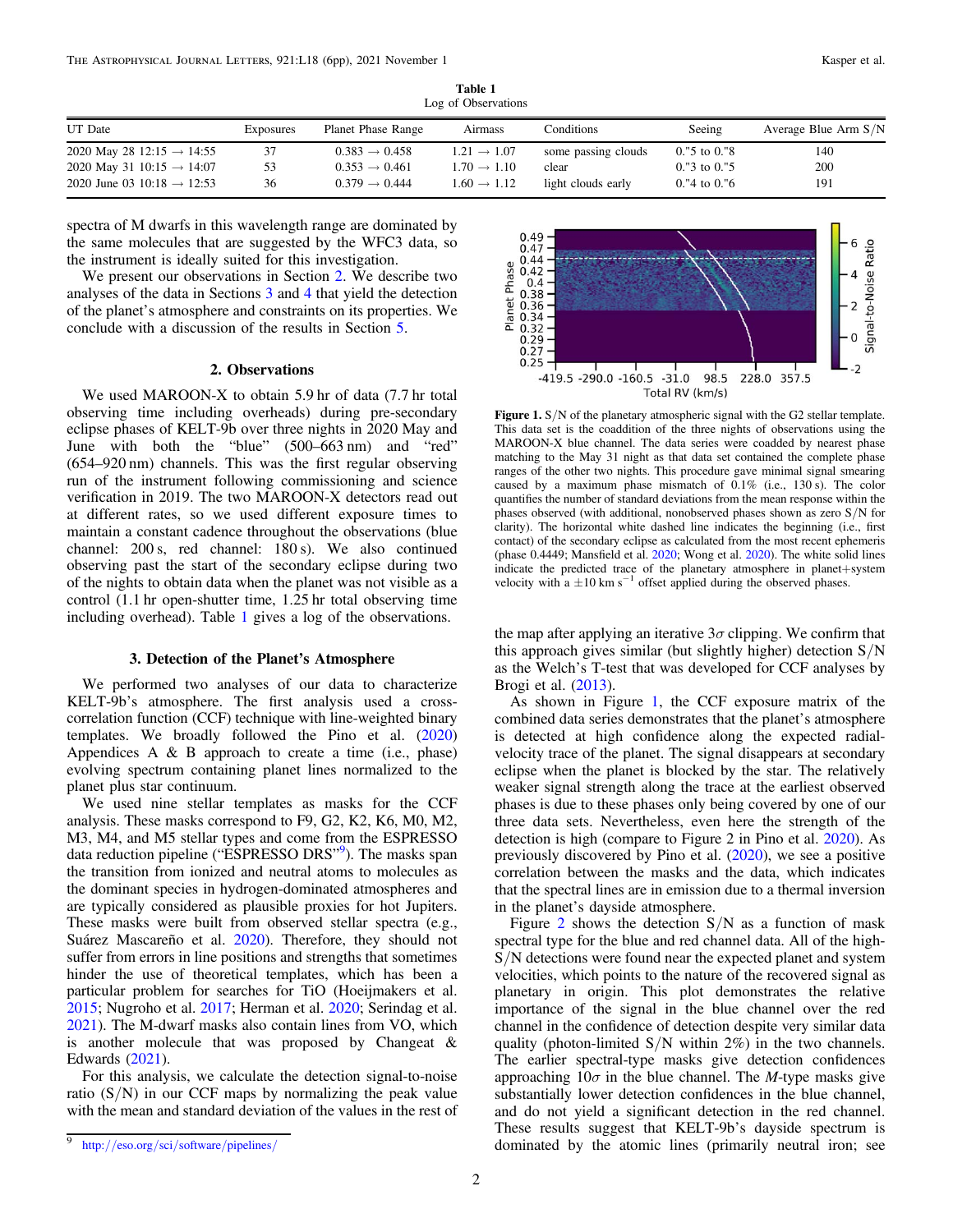<span id="page-3-0"></span>

**Figure 2.** Detection  $S/N$  of the planetary atmospheric signal as a function of template stellar type. The peak  $S/N$  for the coaddition of the three observation sequences are shown for each arm independently. The absolute peak in S/N (at 9.6 $\sigma$ ) occurs in the blue channel (blue points), utilizing the G2 mask. The blue channel broadly has an inverse relationship between signal strength and later spectral type. The red channel (red points) has a marginally significant response at early spectral types and is indistinguishable from noise at later spectral types.

Section 4) that are more prevalent in the earlier-type masks and that are concentrated in the bluer part of the MAROON-X bandpass. The lack of a significant detection with the M-type masks in the red channel disfavors the presence of molecules like TiO.

#### 4. Retrieval Analysis

In our second analysis we applied the Brogi  $&$  Line ([2019](#page-5-0)) cross-correlation retrieval framework to derive abundances and the vertical temperature structure of KELT-9b's atmosphere. We applied the retrieval approach to the three nights of data independently. We performed a "free" retrieval in that we did not enforce radiative–convective or thermochemical equilibrium. We closely followed the approach described in Brogi & Line ([2019](#page-5-0)) and Line et al. ([2021](#page-5-0)), except we use principle component analysis (PCA; de Kok et al. [2013;](#page-5-0) Pelletier et al. [2021](#page-6-0)) telluric/stellar removal procedure instead of the polynomial-fitting-based airmass detrending method. The following procedure is predicated on the assumption that the total signal can be written as

$$
S(\lambda, t) = \left(1 + \frac{F_p(\lambda, t)}{F_\star(\lambda, t)}\right) \mathcal{T}(\lambda, t),\tag{1}
$$

where  $F_p/F_{\star}$  is the secondary eclipse depth and  $\mathcal{T}(\lambda, t)$  is a matrix that encapsulates the time- and wavelength-dependent instrumental throughput, telluric transmittance, and stellar spectrum (see Appendix A of Pino et al. [2020](#page-6-0)).

To briefly summarize the procedure for a given night of data: (1) a singular value decomposition is performed on the data cube for each order (frames/phases/time  $\times$  pixel/wavelength) with the first  $N$  eigenvalues (we chose four, but the results are insensitive to the exact value) nulled to remove the dominant (nonplanetary) contributions to  $\mathcal{T}(\lambda, t)$ . The remaining eigenvalues/vectors are then used to reconstruct the residual matrix that contains the planetary signal (see Section 2 of de Kok et al. [2013](#page-5-0)). (2) Independently, the top  $N$  eigenvectors/values are used to reconstruct the  $T(\lambda, t)$  absent the true planetary signal. (3) A planetary and stellar model are used to produce an  $F_p/F_{\star}$ 

spectrum. (4) The results of steps (2) and (3) are combined to create "model-injected" data (after the appropriate Doppler shift is applied to the model at each phase given the planetary,  $K_p$ , and system+barycenter velocities,  $V_{sys} + V_{bary}$ , and (5) the PCA is applied to this model-injected data to produce a modelinjected residual matrix (analogous to what is done to the data in step (1)). (6) The post-PCA residual matrices products from (1) and (5) are then cross-correlated and log-likelihood computed, frame by frame (spectrum by spectrum) within each order, over all orders and then summed, resulting in a single log-likelihood value for a given model spectrum and velocity pair. Steps (3)–(6) are then repeated within a Bayesian parameter estimation tool at each iteration (PyMultiNest; Feroz & Hobson [2008](#page-5-0)). See Brogi & Line ([2019](#page-5-0)) and Pelletier et al. ([2021](#page-6-0)) for more details on this analysis/retrieval procedure. The retrieval analysis is performed on the blue and red arm data simultaneously and took 5 days to run for each data series.

The forward model used to generate the planetary spectrum utilizes the three-parameter Guillot ([2010](#page-5-0)) and Line et al. ([2013](#page-5-0)) temperature–pressure profile (TP) parameterization, uniform with altitude mixing ratios for H<sup>-</sup>, Fe, Fe<sup>+</sup>, Ti, Ti<sup>+</sup>,  $Ca<sup>+</sup>$ , Mg, and TiO, the planet Keplerian  $(K_p)$  and system velocities  $(V_{\text{sys}})$ , and a dilution/scale factor, a, for a total of 14 free parameters. We used the most recent "TOTO" line list for TiO (McKemmish et al. [2019](#page-5-0)), H bound–free opacities from John ([1988](#page-5-0)), and the "Kurucz" atomic data available through the HELIOS-K package (Grimm & Heng [2015](#page-5-0); Grimm et al. [2021](#page-5-0)). All cross sections (atomic/molecular) are generated with the HELIOS-K package assuming a  $0.01 \text{ cm}^{-1}$  resolution  $(R \sim 5 \text{ million})$  and a 100 cm<sup>-1</sup> wing cutoff, over a grid of temperatures (12 points from 2000 to 4000 K) and pressures (18 points from  $\mu$ bar–300 bar). Cross sections are then downsampled through interpolation to a constant  $R = 500 k$ . The core thermal emission radiative transfer was originally presented in Line et al. ([2013](#page-5-0)), and more recently in Zalesky et al. ([2019](#page-6-0)) and Line et al. ([2021](#page-5-0)).

Figure [3](#page-4-0) shows the results of the retrieval analysis. The results from looking at the three nights of data separately agree very well, and the planet and system velocities are found to match previous measurements. The derived TP profile quantifies the thermal inversion indicated by the analysis in Section [3.](#page-2-0) The confidence interval on the retrieved TP profile encompasses the prediction of a 1D radiative–convective equilibrium calculation (assuming a dayside irradiation temperature of  $4600 \text{ K}$  and a  $10 \times \text{ solar metallicity}$  using the methods described in Arcangeli et al. ([2018](#page-5-0)).

The derived abundances of H−, Fe, Ti, Mg, and TiO are found to be in agreement with the expectations for a roughly solar composition gas in thermochemical equilibrium. The retrieval indicates a stringent upper limit on the abundance of TiO of 10−8.5 at 99% confidence, again consistent with no detection at the abundances proposed by Changeat & Edwards ([2021](#page-5-0)).

The retrieved abundances of  $Fe<sup>+</sup>$ , and to a lesser extent  $Ti<sup>+</sup>$ and  $Ca<sup>+</sup>$ , are higher than expected. Our model assumes local thermodynamic equilibrium (LTE) to compute both the electron energy level populations of the absorbing gases (through the Boltzmann equation) and for predicting the partitioning of elements into different atoms, ions, and molecules for a given set of abundances (through the Saha equation). Photoionization, which is a non-LTE process, is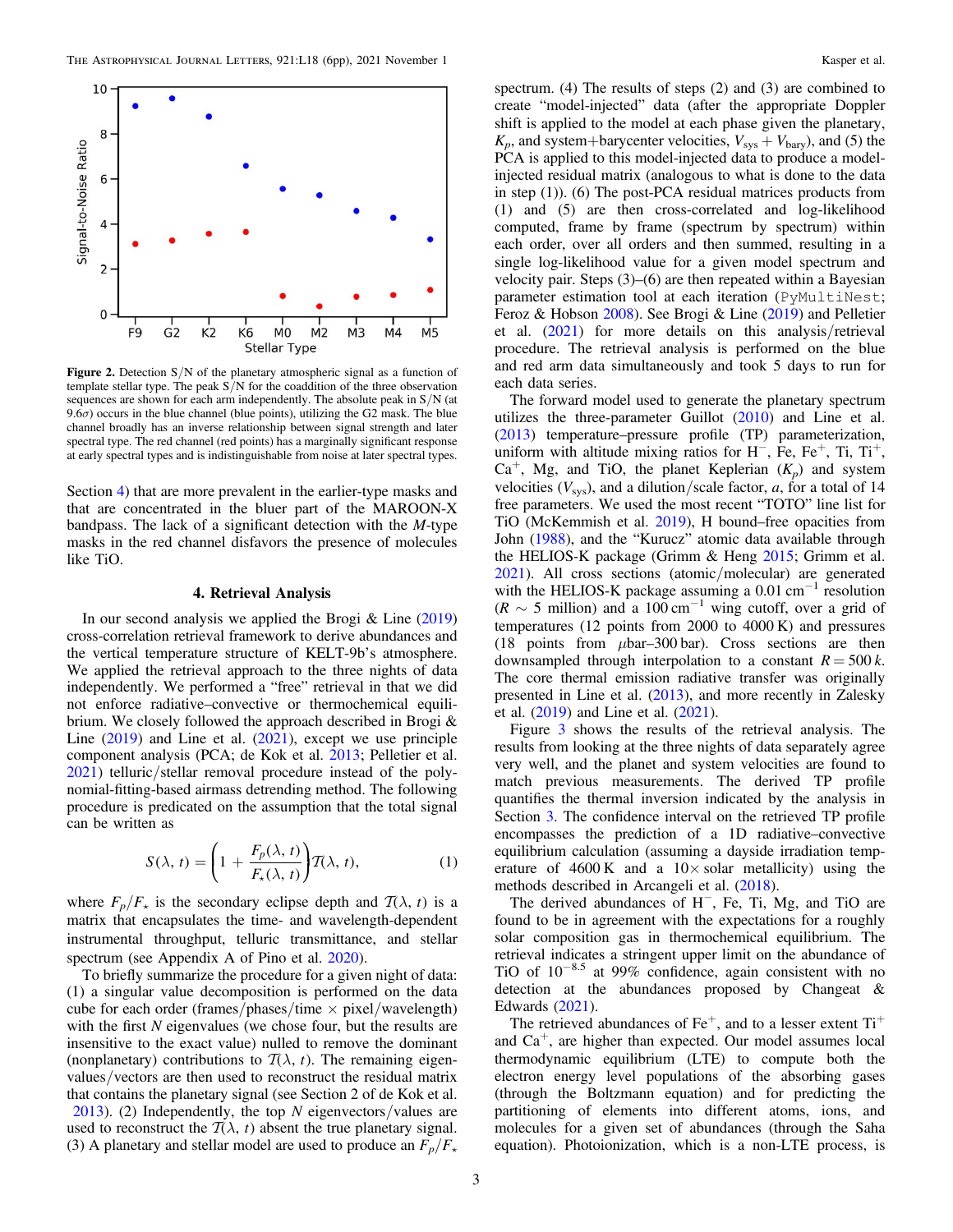<span id="page-4-0"></span>

Figure 3. Retrieval results for KELT-9b. The left panels show the volume mixing ratios for key chemical species. The vertical dashed lines represent the range of abundances encountered in chemical equilibrium along the temperature profile for a 10× solar metallicity atmosphere (Pino et al. [2020](#page-6-0)). The central panel shows the derived temperature–pressure profiles (colored lines and shaded  $1\sigma$  confidence regions) along with the prediction from a 1D radiative–convective equilibrium model (black dashed line). The right panels show the derived planet and system velocities (solid lines are predicted values from previous constraints) along with the logarithm of the dilution factor, which is expected to be centered on zero.

known to impact the abundances of Fe and Mg species at low pressures in KELT-9b's atmosphere (Fossati et al. [2021](#page-5-0)). However, the total number of neutral and ionized atoms for a given element derived from a free retrieval would still equal the overall abundance of that element if it were just a question of changing the ionization balance. In this case the total abundance of neutral and ionized Fe would imply a roughly  $100\times$  solar metallicity, which we consider unlikely. Non-LTE may also impact the electron energy level populations, which would directly affect the radiative transfer calculations in our model, and thus is more difficult to account for.

Figure 4 shows the second night's data cross-correlated (as a function of  $K_p$  and  $V_{\text{sys}}$ ) with the template spectrum randomly drawn from the retrieved posterior probability distribution. In the bottom panel we show the individual gas contributions along a slice in  $V_{sys}$  at the nominal  $K_p$ . We note that this representation, which relies upon only a single template model, of the planetary signal (and individual gas contributions) does not fully reflect all of the information available in the data. While a gas may be constrained within the retrieval itself, it may not necessarily show up as a strong signal in the CCF representation. The retrieval analysis measures the change in the relative log-likelihood per change in gas abundance, which takes into account all of the corresponding degeneracies, whereas a simple CCF slice cannot fully represent for this.

From these figures we see that neutral iron is driving the detection. Interestingly, the CCF peak position differs by a few  $km s<sup>-1</sup>$  among the individual species. This is perhaps an indication that the species are distributed differently in the planet's atmospheres (i.e., they experience different effective velocities), thus contradicting our assumption of 1D geometry. The retrieval analysis maximizes the log-likelihood, which depends on the velocities and abundances of each gas. As such, the retrieval finds an average solution, but may not find the correct velocity pair for any individual gas itself. A similar, but larger, velocity offset was recently seen between Fe and TiO in



Figure 4. Cross-correlation  $S/N$  of the second night of data (May 31) with a randomly selected model drawn from the posterior as the template. We crosscorrelate the template model with each  $K_p-V_{sys}$  pair to produce the top panel (e.g., Birkby [2018](#page-5-0)). The S/N is calculated by normalizing the CCF map in the same way that was done for the binary mask calculation. The bottom panel is a cross-cut in V<sub>sys</sub> at the nominal  $K_p = 242$  km s<sup>-1</sup> to illustrate the contributions from each individual species. This is done by cross-correlating the same template model with all gases removed but one (and the H<sup>−</sup> continuum).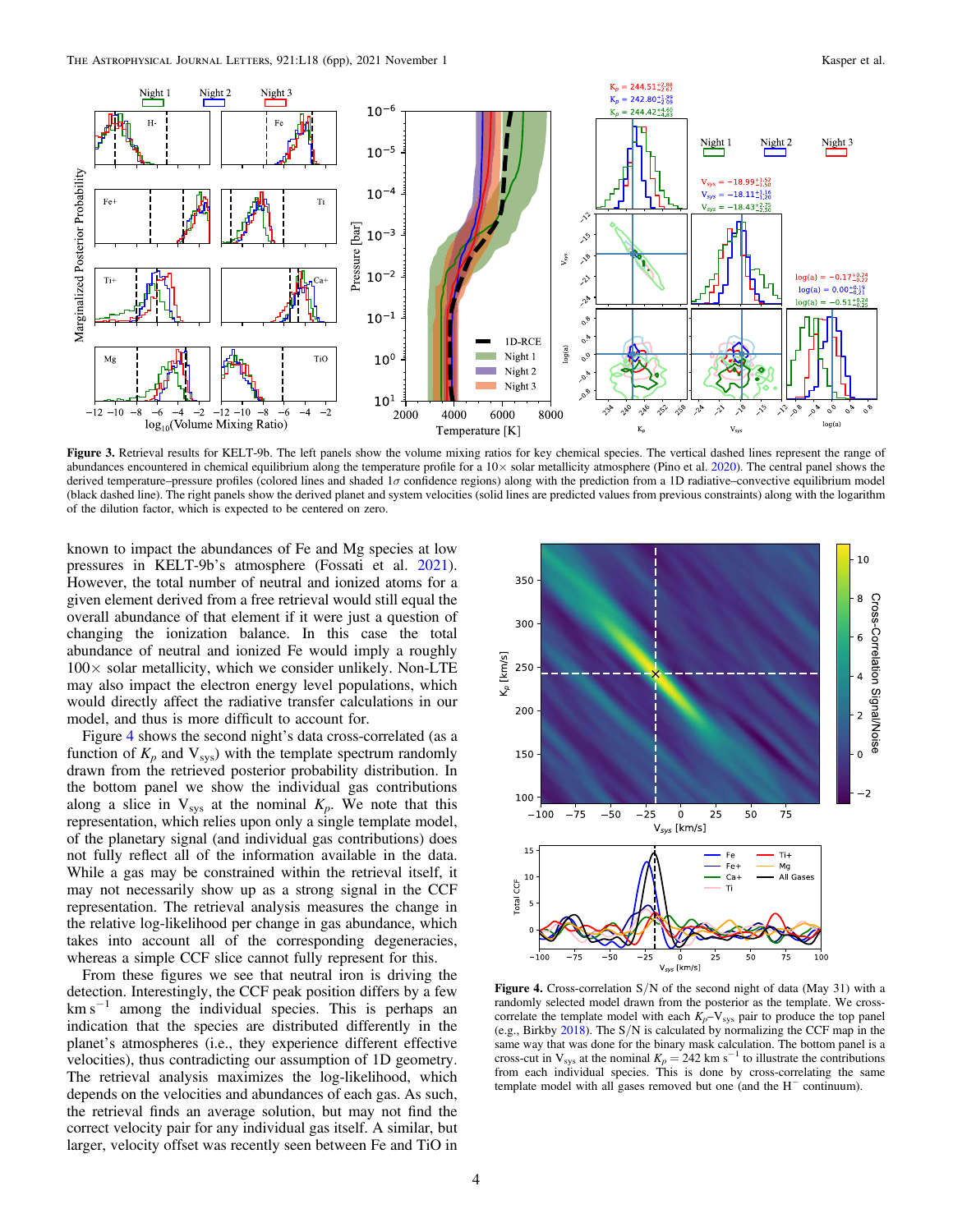<span id="page-5-0"></span>WASP-33b (which is a cooler planet than KELT-9b; Cont et al. 2021). If such an inhomogeneity exists in KELT-9b's atmosphere then that could provide another explanation for our surprising retrieval results for the ionized species. However, chemical inhomogeneities cannot explain the presence of TiO in the HST/WFC3 and the concomitant lack of a detection in our MAROON-X data because we do not see evidence of a TiO signal at any velocity consistent with a planetary origin.

#### 5. Discussion

Our detection of atomic emission lines in the dayside spectrum of KELT-9b agrees with the previous results of Pino et al. ([2020](#page-6-0)) that were obtained with HARPS-N. The larger aperture of the Gemini-N telescope yields higher signal-tonoise data and a stronger detection. The extended red optical coverage of MAROON-X permits a sensitive search for the molecules proposed by Changeat & Edwards (2021), particularly TiO. The TiO molecule has historically been challenging to detect in exoplanet atmospheres with high-resolution techniques due to problems with the line list. To maximize our chance of a detection, we used the latest line list for TiO in our retrieval analysis (see Section 4; McKemmish et al. 2019), and we used templates derived from the observed spectra of M dwarfs (see Section [3](#page-2-0)).

Our data strongly disfavor the high abundance of TiO that is needed to match the HST/WFC3 spectrum. We therefore see no evidence for molecules that could be due to nonequilibrium chemistry or a highly nonsolar abundance pattern. Instead, our data reinforce and extend the previous ground-based highresolution studies that highlight the presence of atomic rather than molecular species in KELT-9b's atmosphere.

The origin of the discrepancy between the ground-based high-resolution results and the WFC3 data remains a mystery. WFC3 results have been seen as the gold standard for transit spectroscopy measurements over the past decade. However, features in spectra that have come from single WFC3 transit/ eclipse observations, like the KELT-9b data set, have sometimes been overinterpreted in our opinion. Our own analysis of the WFC3 data for KELT-9b yields a spectrum that is different than the Changeat  $&$  Edwards (2021) spectrum because we account for the stellar pulsations that were discovered by Wong et al. ([2020](#page-6-0)) and Mansfield et al. (2020) (B. Jacobs 2021, private communication). It remains to be seen whether this version of the WFC3 spectrum can be reconciled with the ground-based data. Ultimately, observations of KELT-9b's transmission, dayside emission, and phase curve with JWST would be very valuable for furthering our understanding this extreme planet.

With a mass of  $\sim$ 3  $M_{\text{Jup}}$ , KELT-9b is not expected to have a particularly metal-enriched atmosphere if the mass–metallicity trend observed for the solar system giant planets is universal. Our retrieval results are largely consistent with this expectation. However, the derived abundance of  $Fe<sup>+</sup>$  is very high. We attribute this to the use of simplifying assumptions in the retrieval model (1D, constant abundances with altitude, LTE, etc.). Retrieval techniques for high-resolution studies of exoplanet atmospheres have advanced rapidly in the past few years (Brogi et al. 2017; Pino et al. [2018](#page-6-0); Brogi & Line 2019; Shulyak et al. [2019;](#page-6-0) Gibson et al. 2020; Pelletier et al. [2021](#page-6-0)). The improvement in the data quality from new spectrographs on the largest ground-based telescopes, like MAROON-X on

Gemini-N, motivates further improvement in retrieval techniques to reveal exoplanet atmospheres in greater detail.

The development of the MAROON-X spectrograph was funded by the David and Lucile Packard Foundation, the Heising-Simons Foundation, the Gemini Observatory, and the University of Chicago. We thank the staff of the Gemini Observatory for their assistance with the commissioning and operation of the instrument. J.L.B. and M.R.L. acknowledge support from NASA XRP grant 80NSSC19K0293. This work was enabled by observations made from the Gemini-North telescope, located within the Maunakea Science Reserve and adjacent to the summit of Maunakea. We are grateful for the privilege of observing the universe from a place that is unique in both its astronomical quality and its cultural significance.

Facility: Gemini-North (MAROON-X).

Software: astropy (Astropy Collaboration et al. 2018), barycorrpy (Kanodia & Wright 2018), matplotlib (Hunter 2007), numpy (Harris et al. 2020), python (Van Rossum & Drake [2009](#page-6-0)), scipy (Virtanen et al. [2020](#page-6-0)).

#### ORCID iDs

David Kaspe[r](https://orcid.org/0000-0003-0534-6388) <sup>to</sup> [https:](https://orcid.org/0000-0003-0534-6388)//orcid.org/[0000-0003-0534-6388](https://orcid.org/0000-0003-0534-6388) Jacob L. Bean  $\Phi$  [https:](https://orcid.org/0000-0003-4733-6532)//orcid.org/[0000-0003-4733-6532](https://orcid.org/0000-0003-4733-6532) Michael R. Line  $\bullet$  [https:](https://orcid.org/0000-0002-2338-476X)//orcid.org/[0000-0002-2338-476X](https://orcid.org/0000-0002-2338-476X) Andreas Seifahr[t](https://orcid.org/0000-0003-4526-3747) **[https:](https://orcid.org/0000-0003-4526-3747)//orcid.org/[0000-0003-4526-3747](https://orcid.org/0000-0003-4526-3747)** Julian Stü[r](https://orcid.org/0000-0002-4410-4712)mer in [https:](https://orcid.org/0000-0002-4410-4712)//orcid.org/[0000-0002-4410-4712](https://orcid.org/0000-0002-4410-4712) Lorenzo Pin[o](https://orcid.org/0000-0002-1321-8856) [https:](https://orcid.org/0000-0002-1321-8856)//orcid.org/[0000-0002-1321-8856](https://orcid.org/0000-0002-1321-8856) Matteo Brogi <sup>th</sup> [https:](https://orcid.org/0000-0002-7704-0153)//orcid.org/[0000-0002-7704-0153](https://orcid.org/0000-0002-7704-0153)

#### References

- Arcangeli, J., Désert, J.-M., Line, M. R., et al. 2018, [ApJL](https://doi.org/10.3847/2041-8213/aab272), [855, L30](https://ui.adsabs.harvard.edu/abs/2018ApJ...855L..30A/abstract) Astropy Collaboration, Price-Whelan, A. M., Sipőcz, B. M., et al. 2018, [AJ](https://doi.org/10.3847/1538-3881/aac387)[,](https://ui.adsabs.harvard.edu/abs/2018AJ....156..123A/abstract) [156, 123](https://ui.adsabs.harvard.edu/abs/2018AJ....156..123A/abstract)
- Bell, T. J., & Cowan, N. B. 2018, [ApJL](https://doi.org/10.3847/2041-8213/aabcc8), [857, L20](https://ui.adsabs.harvard.edu/abs/2018ApJ...857L..20B/abstract)
- Birkby, J. L. 2018, arXiv[:1806.04617](http://arxiv.org/abs/1806.04617)
- Brogi, M., Line, M., Bean, J., Désert, J.-M., & Schwarz, H. 2017, [ApJL](https://doi.org/10.3847/2041-8213/aa6933)[,](https://ui.adsabs.harvard.edu/abs/2017ApJ...839L...2B/abstract) [839, L2](https://ui.adsabs.harvard.edu/abs/2017ApJ...839L...2B/abstract)
- Brogi, M., & Line, M. R. 2019, [AJ](https://doi.org/10.3847/1538-3881/aaffd3), [157, 114](https://ui.adsabs.harvard.edu/abs/2019AJ....157..114B/abstract)
- Brogi, M., Snellen, I. A. G., de Kok, R. J., et al. 2013, [ApJ,](https://doi.org/10.1088/0004-637X/767/1/27) [767, 27](https://ui.adsabs.harvard.edu/abs/2013ApJ...767...27B/abstract)
- Cauley, P. W., Shkolnik, E. L., Ilyin, I., et al. 2019, [AJ](https://doi.org/10.3847/1538-3881/aaf725), [157, 69](https://ui.adsabs.harvard.edu/abs/2019AJ....157...69C/abstract)
- Changeat, Q., & Edwards, B. 2021, [ApJL](https://doi.org/10.3847/2041-8213/abd84f), [907, L22](https://ui.adsabs.harvard.edu/abs/2021ApJ...907L..22C/abstract)
- Cont, D., Yan, F., Reiners, A., et al. 2021, [A&A](https://doi.org/10.1051/0004-6361/202140732), [651, A33](https://ui.adsabs.harvard.edu/abs/2021A&A...651A..33C/abstract)
- de Kok, R. J., Brogi, M., Snellen, I. A. G., et al. 2013, [A&A](https://doi.org/10.1051/0004-6361/201321381), [554, A82](https://ui.adsabs.harvard.edu/abs/2013A&A...554A..82D/abstract)
- Feroz, F., & Hobson, M. P. 2008, [MNRAS](https://doi.org/10.1111/j.1365-2966.2007.12353.x), [384, 449](https://ui.adsabs.harvard.edu/abs/2008MNRAS.384..449F/abstract)
- Fossati, L., Young, M. E., Shulyak, D., et al. 2021, [A&A,](https://doi.org/10.1051/0004-6361/202140813) [653, A52](https://ui.adsabs.harvard.edu/abs/2021A&A...653A..52F/abstract)
- Gaudi, B. S., Stassun, K. G., Collins, K. A., et al. 2017, [Natur,](https://doi.org/10.1038/nature22392) [546, 514](https://ui.adsabs.harvard.edu/abs/2017Natur.546..514G/abstract)
- Gibson, N. P., Merritt, S., Nugroho, S. K., et al. 2020, [MNRAS](https://doi.org/10.1093/mnras/staa228), [493, 2215](https://ui.adsabs.harvard.edu/abs/2020MNRAS.493.2215G/abstract)
- Grimm, S. L., & Heng, K. 2015, [ApJ](https://doi.org/10.1088/0004-637X/808/2/182), [808, 182](https://ui.adsabs.harvard.edu/abs/2015ApJ...808..182G/abstract)
- Grimm, S. L., Malik, M., Kitzmann, D., et al. 2021, [ApJS,](https://doi.org/10.3847/1538-4365/abd773) [253, 30](https://ui.adsabs.harvard.edu/abs/2021ApJS..253...30G/abstract)
- Guillot, T. 2010, [A&A,](https://doi.org/10.1051/0004-6361/200913396) [520, A27](https://ui.adsabs.harvard.edu/abs/2010A&A...520A..27G/abstract)
- Harris, C. R., Millman, K. J., van der Walt, S. J., et al. 2020, [Natur](https://doi.org/10.1038/s41586-020-2649-2), [585, 357](https://ui.adsabs.harvard.edu/abs/2020Natur.585..357H/abstract) Herman, M. K., de Mooij, E. J. W., Jayawardhana, R., & Brogi, M. 2020, [AJ](https://doi.org/10.3847/1538-3881/ab9e77)[,](https://ui.adsabs.harvard.edu/abs/2020AJ....160...93H/abstract) [160, 93](https://ui.adsabs.harvard.edu/abs/2020AJ....160...93H/abstract)
- Hoeijmakers, H. J., de Kok, R. J., Snellen, I. A. G., et al. 2015, [A&A,](https://doi.org/10.1051/0004-6361/201424794) [575, A20](https://ui.adsabs.harvard.edu/abs/2015A&A...575A..20H/abstract)
- Hoeijmakers, H. J., Ehrenreich, D., Heng, K., et al. 2018, [Natur,](https://doi.org/10.1038/s41586-018-0401-y) [560, 453](https://ui.adsabs.harvard.edu/abs/2018Natur.560..453H/abstract)
- Hoeijmakers, H. J., Ehrenreich, D., Kitzmann, D., et al. 2019, [A&A,](https://doi.org/10.1051/0004-6361/201935089) [627, A165](https://ui.adsabs.harvard.edu/abs/2019A&A...627A.165H/abstract) Hunter, J. D. 2007, [CSE,](https://doi.org/10.1109/MCSE.2007.55) [9, 90](https://ui.adsabs.harvard.edu/abs/2007CSE.....9...90H/abstract)
- John, T. L. 1988, A&A, [193, 189](https://ui.adsabs.harvard.edu/abs/1988A&A...193..189J/abstract)
- Kanodia, S., & Wright, J. 2018, [RNAAS](https://doi.org/10.3847/2515-5172/aaa4b7), [2, 4](https://ui.adsabs.harvard.edu/abs/2018RNAAS...2....4K/abstract)
- Kitzmann, D., Heng, K., Rimmer, P. B., et al. 2018, [ApJ,](https://doi.org/10.3847/1538-4357/aace5a) [863, 183](https://ui.adsabs.harvard.edu/abs/2018ApJ...863..183K/abstract)
- Line, M. R., Brogi, M., Bean, J. L., et al. 2021, [Natur](https://doi.org/10.1038/s41586-021-03912-6), 598, 580
- Line, M. R., Wolf, A. S., Zhang, X., et al. 2013, [ApJ](https://doi.org/10.1088/0004-637X/775/2/137), [775, 137](https://ui.adsabs.harvard.edu/abs/2013ApJ...775..137L/abstract)
- Lothringer, J. D., Barman, T., & Koskinen, T. 2018, [ApJ](https://doi.org/10.3847/1538-4357/aadd9e), [866, 27](https://ui.adsabs.harvard.edu/abs/2018ApJ...866...27L/abstract)
- Mansfield, M., Bean, J. L., Stevenson, K. B., et al. 2020, [ApJL](https://doi.org/10.3847/2041-8213/ab5b09), [888, L15](https://ui.adsabs.harvard.edu/abs/2020ApJ...888L..15M/abstract) McKemmish, L. K., Masseron, T., Hoeijmakers, H. J., et al. 2019, [MNRAS](https://doi.org/10.1093/mnras/stz1818)[,](https://ui.adsabs.harvard.edu/abs/2019MNRAS.488.2836M/abstract) [488, 2836](https://ui.adsabs.harvard.edu/abs/2019MNRAS.488.2836M/abstract)
- Nugroho, S. K., Kawahara, H., Masuda, K., et al. 2017, [AJ](https://doi.org/10.3847/1538-3881/aa9433), [154, 221](https://ui.adsabs.harvard.edu/abs/2017AJ....154..221N/abstract)